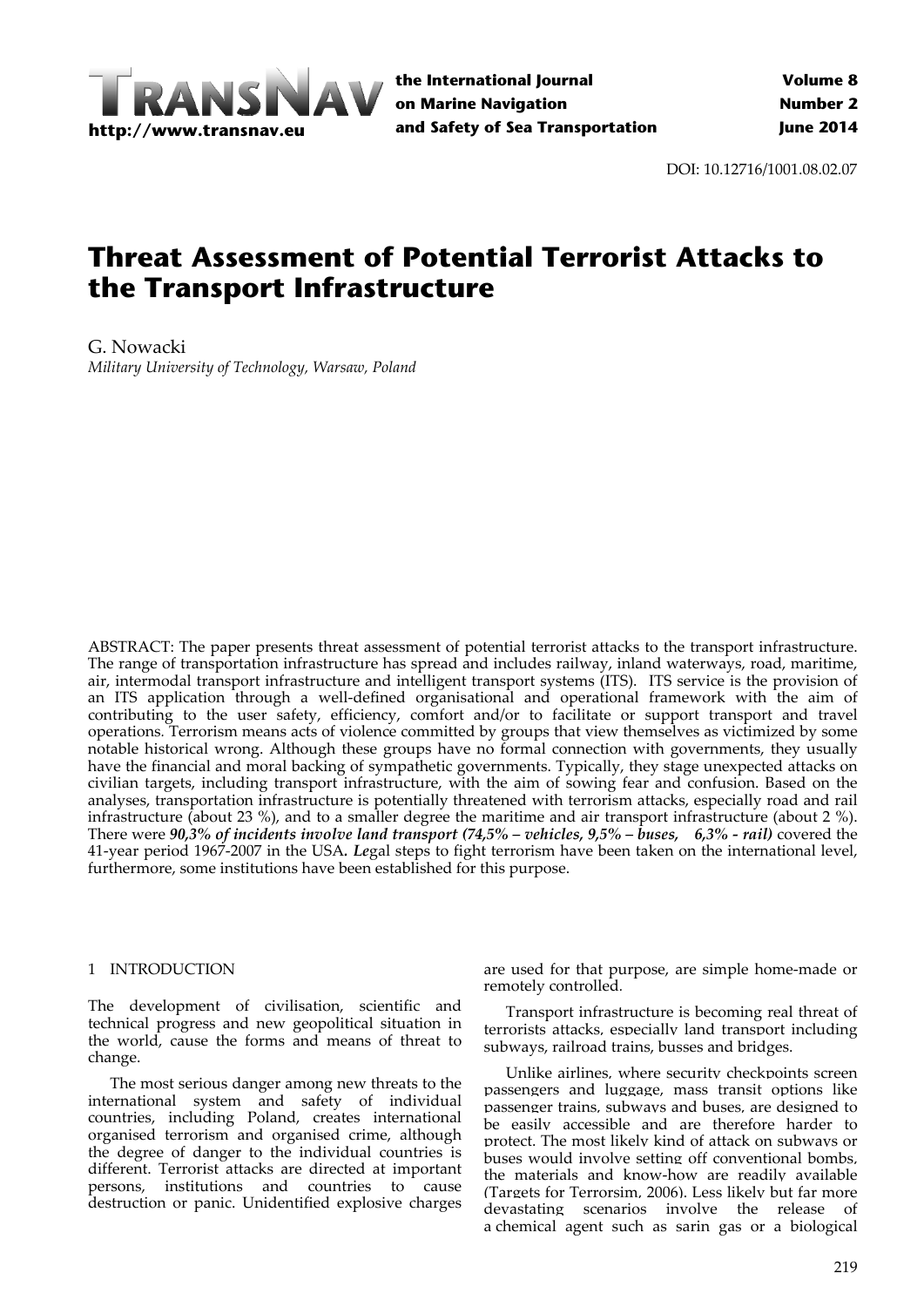agent such as anthrax or smallpox into a subway system. Terrorists could also derail a passenger train or blow up a bridge or tunnel, killing many people and crippling a city's infrastructure for months or even years (Targets for Terrorsim, 2006).

Modern transport system must therefore be least susceptible to dangers and durable from the economics, social and environmental protection point of view.

Building future plans of the transport sector development, it is necessary to be aware of it's economic significance. Total expenditure for this sector, about 1 000 billion EURO, represents over 10% EU gross product. It determines development of infrastructure and technology, whose cost to the society is not a subject of questioning. Due to the significance of the expenditures in transport and their particular role in the economic growth, the authors of the Rome Treaty have foreseen creating joint policy, subject to specific regulations.

Transport infrastructure represents a basis for functioning of the economy and it's development should be shaped with a care to the modernity and effectiveness, especially taking into account considerable costs of this development. The important reason is ensuring functional and developmental coherence on the mainly European scale.

The transport networks, thanks to the fact that they facilitate the flow of people, freight, increase the possibilities of the trade exchange, affect integration of the domestic markets – make it possible for individual regions to develop.

The European program of activities for the road traffic safety defines main areas of actions, and among them better protection of cars by introducing new technical solutions and improving road infrastructure thanks to the application of the intelligent transport systems.

### 2 THE TRANSPORT INFRASTRUCTURE

## 2.1 *The terminology of the transport infrastructure*

The infrastructure is a group of the essential equipment and institutions, necessary for a correct functioning of the economy and society (Schmid & Jongman 1988, Encyclopaedia 1982).

In view of W. Mirowski, the infrastructure is an international term, meaning a group of essential objects, equipment and institutions of a service character necessary for the correct functioning of the society and production branches of economy (Mirowski 1996).

Transport is a transfer of people, freight in space using appropriate means (Rydzkowski & Wojewódzka‐Król 2008). Transport is closely linked with the remaining branches of economy. It's development is a condition for their development and vice versa – the worsening of economical or transport development is associated with worsening of the situation in respectively transport and economy.

The transport infrastructure is mainly created by the three essential groups:

- routes of all types of transport (road, railways, inland waterways, maritime and air),
- transport junctions (intersections, airports, ports, rail stations, intermodal terminals, logistics centres, etc.),
- auxiliary equipment for the direct servicing of routes and transport junctions.

The term "transport infrastructure" and it's scope have been defined in the Union legislation and have not changed for a long time, practically since 1970 till 2011. According to the Regulation (EEC) No 1108/70 of the Council of 4 June 1970 and Regulation (EEC) No 2598/70 of the Commission of 18 December 1970 and Commission Regulation (EC) No 851/2006 of 9 June 2006, the transport infrastructure means all roads and permanent equipment for the three types of transport, which are necessary for ensuring flow and safety of traffic.

The definition and scope of the transport infrastructure will be changed this year, based on the final proposal for a Regulation of the European Parliament and of the Council on Union guidelines (COM 650 final 2011/0294) for the development of the Trans‐European Transport Network concerning union guidelines for the development of the trans‐European transport network (planned date of acceptance ‐ March 2012).

# 2.2 *The types of the transport infrastructure*

According to a new decree, the transport infrastructure, including that of trans‐European transport network, consists of:

- Railway transport infrastructure,
- Inland waterways infrastructure,
- Road transport infrastructure,
- Maritime transport infrastructure,
- Air transport infrastructure,
- Multimodal transport infrastructure,<br>– Equipment and intelligent trans
- Equipment and intelligent transport systems associated with the transport infrastructure.

ITS means systems in which information and communication technologies are applied in the field of road transport, including infrastructure, vehicles and users, and in traffic management and mobility management, as well as for interfaces with other modes of transport (Directive 2010/40/EU; Nowacki 2012).

On the 16 of December 2008 the European Commission published Announcement - Plan of the introduction of the intelligent transport systems in Europe, COM (2008)886, which found its reflection in the Directive 2010/40/EU of the European Parliament and of the Council of 7 July 2010, M/453 mandate of 6 October 2009 and Commission Implementing Decision 2011/453/EU of 13 July 2011 executive decision.

From the presented analysis of the subject literature it transpires that the scope of the transport infrastructure will widen, and additionally, in each of the infrastructure category the intelligent transport systems have been highlighted.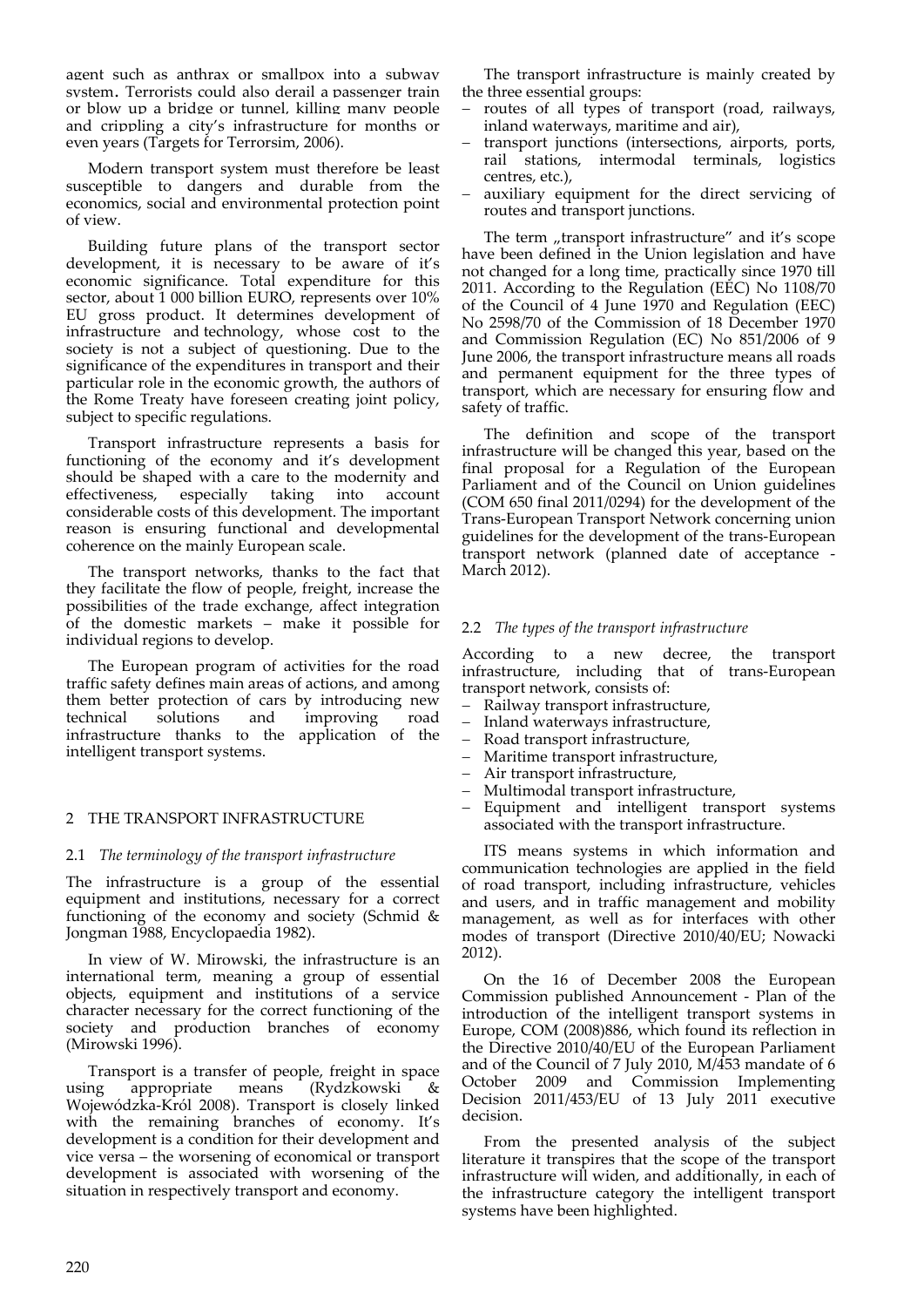Transport infrastructure as a potential target of terrorist attack should be a critical input into risk management policy regarding risk allocation decisions. Terrorism attack on transport infrastructure can cause collateral damage to neighbouring environment, including massive economic and social consequences that rely upon that infrastructure.

Transport infrastructure protection might include major highways, bridges, railways, and it also typically addresses air transportation, including air traffic control operations and airport security as well as waterways.

## 3 CHARACTERIZATION OF TERRORISM

#### 3.1 *The term and essence of terrorism*

Terrorism is not a new phenomenon, but is a variable, multi‐level and dynamic one, as among the others, the forms, means and objectives of the terrorist activities, change. The terrorism phenomenon is affected by the civilization development and scientific and technical progress, especially as far as new communication means, mass media and advanced communication technologies are concerned.

The US Defence Department defines the terrorism as unlawful use or the threat of using force or violence against people, property, to pressurize or scare the governments or societies to achieve political, religious or ideological aims (Aleksandrowicz 2008).

The term – terrorism, should be understood solely as the use of violence by the individuals or groups of people, to exert the pressure both on the government and public opinion as well as the groups of people and individual persons (Olechów 2002).

A. Schmidt defined the classic terrorism, as an attack of a subversive forces on the innocent individuals, aimed at causing fear, kill or injure people, and thus force the political concessions from a person or organisation not actually being a direct victim of an assault, and to which the attacked individuals do not belong. (Schmidt 1988). This criterion was used in 1988 by Alex Schmid and Albert Jongman. They made a statistical analysis of 109 terrorism definitions and concluded that the most frequently occurring elements of terrorism are (Schmidt & Jongman  $1988$ ) – Fig. 1:

- $-$  violence/force  $-83.5\%$ ,
- political aspect of the phenomenon  $-65%$ ,
- $-$  fear  $-51\%$ ,
- $-$  threats  $-47%$ ,
- psychological effect 41,5%,
- existing discrepancies between the target and victim– $7,5\%$ ,
- planned, purposeful, systematic and organised  $\arctan 32\%$ ,
- $-$  fighting, strategic and tactical methods  $-30.5\%$ .

According to the UN, the terrorism (Latin) are various ideologically motivated, planned and organised actions of individual people or groups resulting in violating the existing legal order, undertaken for the purpose of forcing the state authorities and society into certain behaviours and benefiting actions, often violating the welfare of the

outsiders. These actions are performed with an outmost ruthlessness, by various means (physical violence, use of weapons and explosions), in order to give them maximum publicity and intentionally causing fear in the society (The report of UNIC 2012).



Figure 1. The most frequently occurring elements of terrorism (Schmid, A. P. and Jongman, A. 1988)

According to the Criminal Code (The act from 16 April 2004) the crime of a terrorist character is a forbidden act punishable by an imprisonment, whose limit is at least 5 years, and which is committed in order to:

- seriously frighten many people,
- force the public authorities of the Republic of Poland, other countries or the international organisation authorities, to undertake or abandon certain activities,
- cause serious disturbances in the political system or the economy of the Republic of Poland, other countries or the international organisation – as well as the threat of committing such an act.

The main forms of the terrorist attacks are (Pawłowski 1994):

- assault against life is directed most often against important persons, political party leaders,
- bomber attack  $-$  exerts specific psychological pressure on the society,
- hijacking vehicle or plane,
- taking hostages, kidnapping serves the purpose of using them as a trade over element in meeting the demands.

It needs to be noted also that 95 % terrorist attacks in the world were conducted using explosives.

According to RMS' historical catalogue of macro terrorism attacks (defined as attacks with the minimum severity of a car bomb), the terrorist violence has increased substantially since 2001 (Coburn & Paul &Vyas & Woo & Yeo 2012). More than 2 400 macro attacks have occurred worldwide since 2001, killing over 37 000 people and injuring nearly 70 000.

The Institute for Economics and Peace (IEP) has indicated in its inaugural global terrorism index of 158 countries, that only 31 have had no attacks in the ten years from 2002 to 2011 (Institute for Economics & Peace 2012). Yet although the attacks are distributed widely around the world, the majority are concentrated in just a handful of countries. Iraq ranks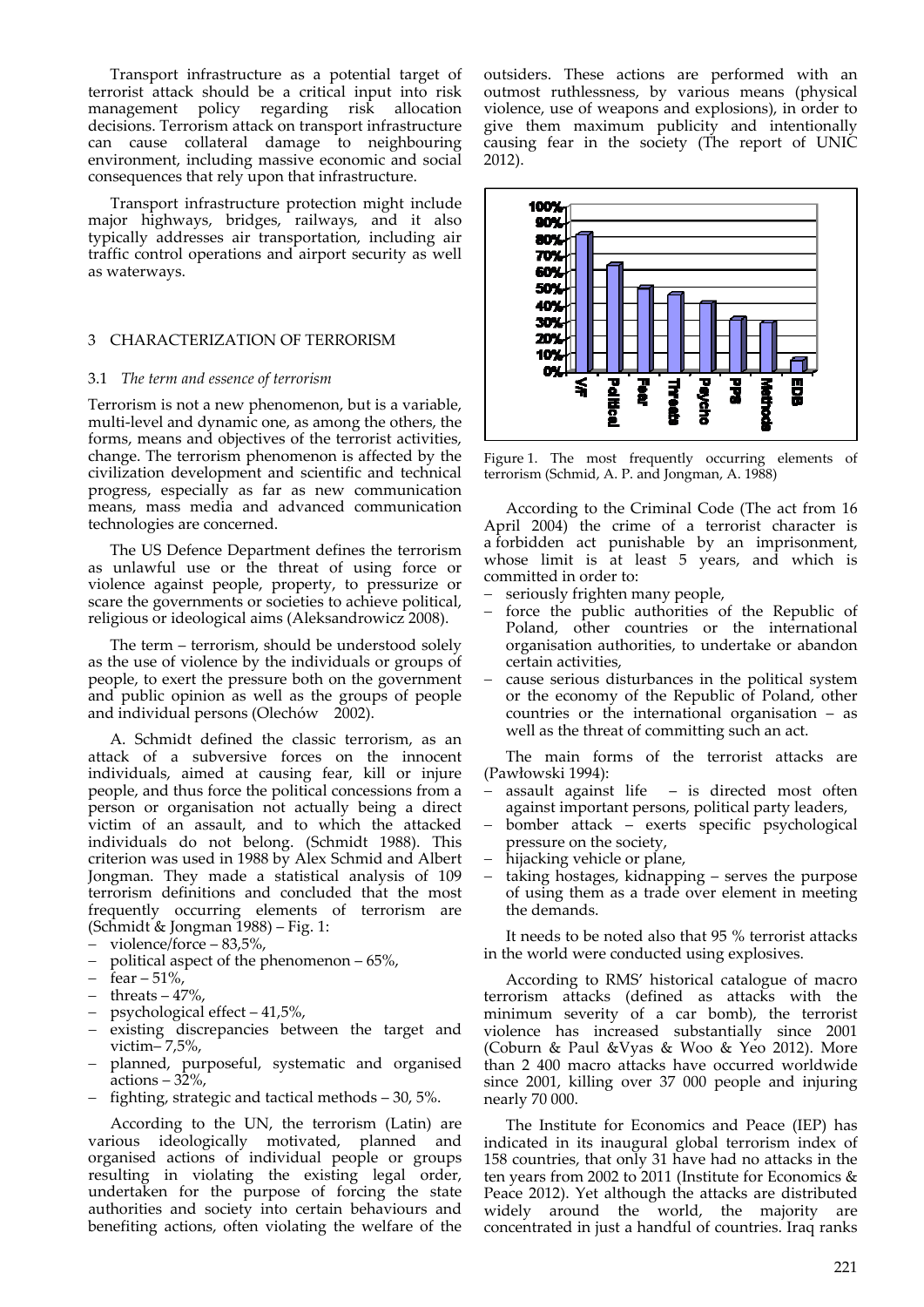first weighted average of the number of incidents, deaths, injuries and estimated property damage. Other terrorist hotspots include Pakistan, Afghanistan, India and Yemen (Tab. 1).

Table 1. Global terrorism index from 2002 to 2011 (Institute for Economics & Peace. Dec 4th  $2012$ )

| Rank | Country     | Score |
|------|-------------|-------|
| 1    | Iraq        | 9.56  |
| 2    | Pakistan    | 9.05  |
| 3    | Afghanistan | 8.67  |
| 4    | India       | 8.15  |
| 5    | Yemen       | 7.31  |
| 6    | Somalia     | 7.24  |
| 7    | Nigeria     | 7.24  |
| 8    | Thailand    | 7.09  |
| 9    | Russia      | 7.07  |
| 10   | Philippines | 6.80  |

The total number of terrorist attacks and terrorism‐ related arrests in the EU continued to decrease in 2011. The main figures for 2011 are:

- 174 terrorist attacks in EU Member States,
- Lone actors were responsible for the killing of 2 persons in Germany, and 77 persons in the non‐EU country Norway.

The total number of terrorist attacks in the EU has decreased to 219, but 17 people were killed.

## 3.2 *Terrorist attacks conducted on the transport infrastructure objects*

Facilities accessible to large numbers of people, such as transport infrastructure facilities and vehicles are vulnerable to attack by vandals, extremists, terrorists, and other criminals. For example, the March 11, 2004 Madrid commuter train bombings by terrorists inspired by Al‐Qaeda killed nearly 200 people and wounded 1 800. And, on the morning of July 7, 2005, four suicide bombers successfully detonated bombs on the London Underground, killing 52 people and injuring over 700 (Coburn & Paul &Vyas & Woo & Yeo 2012).

In view of the Aon Global Risk Consulting experts, the most often targeted trade by the terrorists was retail trade ‐ 24, 18% (The report of Aon 2008) ‐ Tab. 2.

Affected were not only the shopping centres or supermarkets, but also small gastronomy outlets, restaurants, clubs and bars. It is possible to indicate three main reasons for the terrorist attacks in the retail sector. First of all, vast part of them is directed at the shops owned by non‐Islamic people.

Secondly, the terrorists often chose renowned makes as the target of their attacks, which are a symbol of the western world and capitalism. And thirdly, the retail trade is an attractive target for the attacks of the terrorist groups due to the possibility of causing significant human losses, serious difficulties in the everyday life and an effective scaring of the civilian population.

Table 2. Terrorism attacks on various trade

| Various trade                                     | $\frac{0}{0}$ |
|---------------------------------------------------|---------------|
| Retail trade, gastronomy                          | 24,18%        |
| Land transport (road, railways)                   | 23,36%        |
| Mining industry                                   | 14,55%        |
| Infrastructure (objects of the state authorities, | 8,2%          |
| local governments, public, religious cult)        |               |
| Construction                                      | 5,74%         |
| Tourism                                           | 6,56%         |
| Finances                                          | $2,05\%$      |
| Air transport                                     | 2,46%         |
| Maritime transport                                | 2,25%         |
| Public utility enterprises                        | 2,25%         |
| Other                                             | 8,4%          |

The second place on the list of the terrorist attacks takes road and railways transport infrastructure (23, 36%).

The selected terrorist attacks conducted in 1970‐ 2011, are presented in the table 3.

Table 3. Selected terrorist attacks carried out on the transport infrastructure objects \_\_\_\_\_\_\_\_\_\_\_\_\_\_\_\_\_\_\_\_\_\_\_\_\_\_\_\_\_\_\_\_\_\_\_\_\_\_\_\_\_\_\_\_\_\_\_

| Place, date                      | Type of attack                                       | Victims                                                 |
|----------------------------------|------------------------------------------------------|---------------------------------------------------------|
| Israel,<br>8 May 1970.           | PLO attack on the<br>school bus.                     | 9 children and 3 adults<br>died and 19 were<br>injured. |
| Switzerland –<br>Israel,         | Bomb explosion in 47 people died.<br>on board of the |                                                         |
|                                  | 21 February 1970Swissair 330 airliner.               |                                                         |
| Yugoslavia                       | Attack on the DC-9 27 people died (23                |                                                         |
| 26 January 1972. aircraft of the |                                                      | passengers and 4 crew                                   |
|                                  | Yugoslav airline.                                    | members).                                               |
| Israel                           | Bomb attack at the 26 people died, 78                |                                                         |
| 30 May 1972                      | Lod airport in Israel were injured.                  |                                                         |
| India,                           | Bomb attack on                                       | 329 people died.                                        |
| 23 June 1985                     | board of the                                         |                                                         |
|                                  | Boeing 747                                           |                                                         |
| Japan,                           | Attack on Tokyo                                      | 13 people died, 5                                       |
| 20 March 1995.                   | underground, using thousand were                     |                                                         |
|                                  | sarin gas.                                           | seriously intoxicated                                   |
| USA,                             | Attack on WTC                                        | 2973 people died, 19                                    |
|                                  | 11 September 2001. and Pentagon.                     | hijackers and 26 people                                 |
|                                  |                                                      |                                                         |
|                                  |                                                      | were missing                                            |
| Spain,                           | Bomb attack in                                       | 191 people died, 1900                                   |
| 11 March 2004.                   | Madrid                                               | were injured.                                           |
|                                  | underground.                                         |                                                         |
| Russia,                          | Bomb attack in                                       | 41 people died, and                                     |
| 6 February 2004. Moscow          |                                                      | over 100 were injured.                                  |
|                                  | underground.                                         |                                                         |
| G. Britain,                      | Bomb attack in                                       | 52 people died, and at                                  |
| 7 July 2005.                     | London                                               | least 700 were injured.                                 |
|                                  | underground.                                         |                                                         |
| India,                           | Bomb attack                                          | 68 people died, many                                    |
| 19 February 2007 express train.  |                                                      | were injured.                                           |
| Africa,                          | Coach carrying                                       | At least 195 people                                     |
| 8 January 2010.                  |                                                      | Togo soccer players died, about 300 were                |
|                                  | to an African nations injured.                       |                                                         |
|                                  | Cup machine gunned.                                  |                                                         |
| Russia,                          | Bomb attack on                                       | At least 39 people                                      |
| 29 March 2010.                   |                                                      | underground in thedied, and 102 were                    |
|                                  | centre of Moscow,                                    | injured                                                 |
|                                  | carried out by two                                   |                                                         |
|                                  | suicide women.                                       |                                                         |
| Russia,                          |                                                      | Bomb attack at the 36 people died, and at               |
| 24 January 2011                  | Domodiedowo                                          | least 180 were injured                                  |
|                                  | airport.                                             |                                                         |
|                                  |                                                      |                                                         |
| Belarus,                         | Bomb attack in                                       | 15 people died, and                                     |
| 11 April 2011.                   | Minsk                                                | 204 were injured                                        |
|                                  | underground.                                         |                                                         |
|                                  |                                                      |                                                         |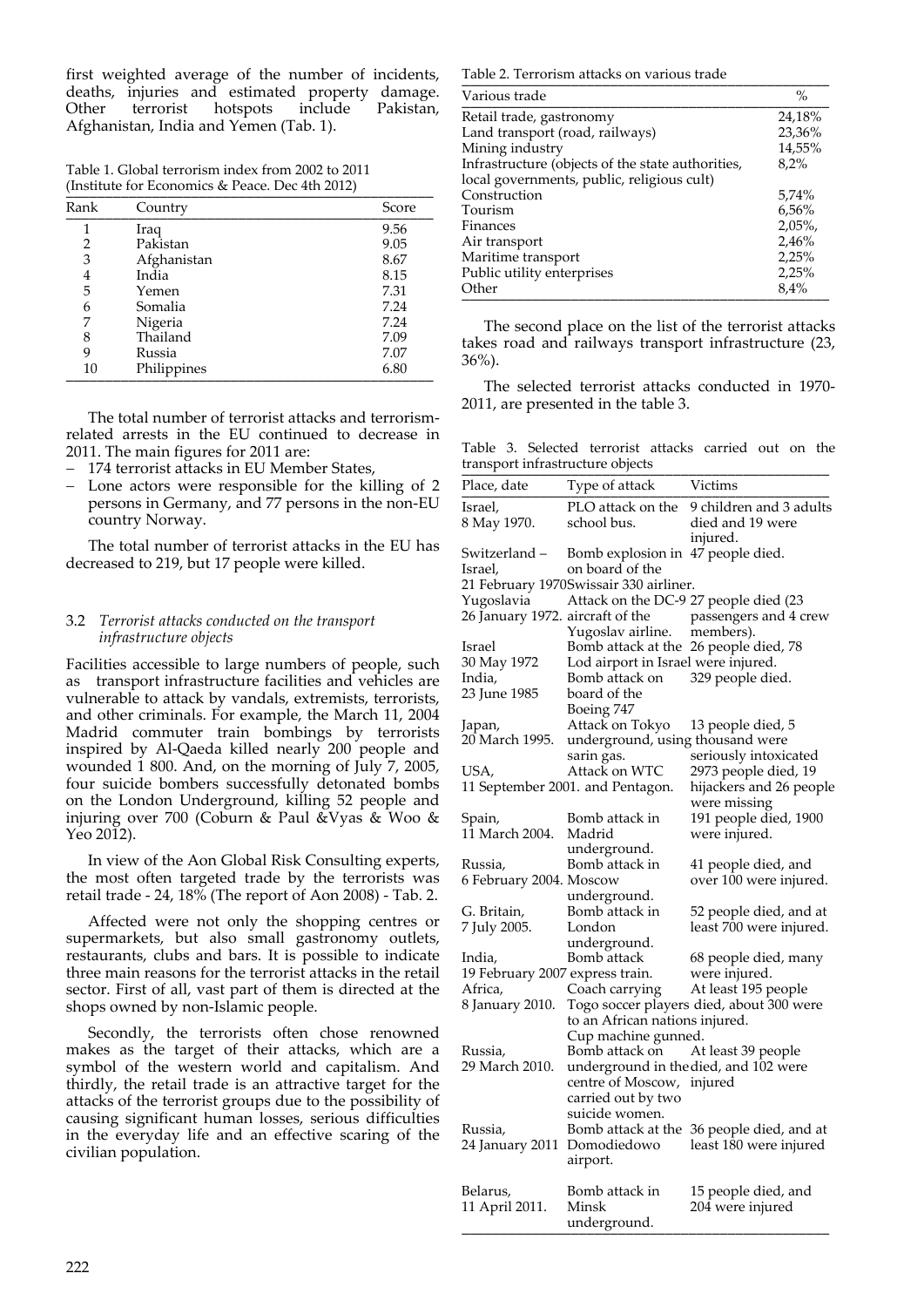Transport infrastructure is a frequent target of terrorist attacks because of its significance in several dimensions (Zeng & Chawathe & Wang 2007). Because physical transportation networks attract large numbers of people, they're a high value targets for terrorists intending to inflict heavy casualties. Transport infrastructure is important to the modern economy, and related damages and destruction can have quick ripple effects. Operationally, transportation systems interact with and provide support for other systems, such as emergency response and public health, in complex ways. Terrorists can perceive an attack on such a link (that is, one that connects many systems) as an efficient means to create confusion, counter the countermeasures, and damage the targeted society as a whole. Furthermore, transport infrastructure can be both the means and the end of an attack, making them a critical part of almost all terrorist attacks in the physical world.

Tab. 4 shows the yearly counts of transportation related terrorist incidents from 1998 to 2004, broken down by transportation mode.

Table 4. Terrorism incidents by transportation mode (Zeng, D., Chawathe, Sudarshan, S., Wang, FeiYue, 2007)

| Year | Transportation mode |     |                      |
|------|---------------------|-----|----------------------|
|      | Maritime            | Air | Land (road and rail) |
| 1998 |                     |     | 36                   |
| 1999 |                     |     | 54                   |
| 2000 |                     | 11  | 56                   |
| 2001 |                     | 12  | 28                   |
| 2002 |                     | 10  | 41                   |
| 2003 |                     | 5   | 41                   |
| 2004 |                     | 5   | 25                   |

Susan Pantell has presented terrorist attacks involving transport infrastructure, especially vehicles and facilities being tallied and covered the 41‐year period 1967‐2007 in the USA (Fig. 2).



Figure 2. Terrorist incidents involving transport infrastructure in USA (Light Rail Now Project, 2008)

According to presented data, 90,3% of incidents involve land transport (74,5% – vehicles, 9,5% – buses, 6,3% ‐ rail), 8,3% ‐ air transport, only 0,9% maritime transport and 0,5% other.

Air transport (8,3 %, which clearly has been shown to be quite vulnerable, and, along with motor vehicles, a favoured target – and instrument – of terrorists) has been subjected to a comparatively rigorous security crackdown; on the other hand, private motor vehicles movement has been subjected to basically nothing in terms of comparable ongoing security measures.

Recent terrorist attacks on transport infrastructure have highlighted the vulnerability of road and rail networks, reinforcing the importance of good risk assessments to protect some of our biggest assets.

Throughout the European Union there are five million kilometres of road, and among them:

- 65 000 km of these being motorways,
- 212 000 km rail lines,
- as well as 42 000 km of navigable inland waterways.

According to Brian D. Taylor, director of the Institute of Transportation Studies at the University of California (UCTC 2010), acts of terrorism intersect with transport infrastructure in three ways:

- When transportation is the means by which a terrorist attack is executed,
- When transportation is the end, or target, of a terrorist attack,
- When the crowds that many transportation modes generate are the focus of a terrorist attack.

## 4 COMBATING TERRORISM

## 4.1 *Tasks to combat terrorism*

Transport infrastructure is inherently vulnerable to terrorist attacks, as it is an open area that gathers large numbers of people at predictable times in predictable places.

As defined earlier, transport infrastructure includes physical facilities, equipment, assets, service networks, and communication and computing hardware and software that enables information access and transactions (Zeng & Chawathe & Wang 2007).

Transport security encompasses mass passenger transport systems such as roads, bridges and tunnels, bus terminals and rail stations, trams, and air cargo supply chains and maritime ports. From the mentioned aspects, transport infrastructure security tasks should include relevant application context as follows:

- physical access management and control of employees and passengers,
- perimeter intrusion detection,
- vulnerability assessment,
- intrusion detection and access control in the cyberspace in which pertinent information systems operate and exchange data,
- related simulation and decision support tools.

Transport plays an important role in the economic growth and globalization because of connecting to other economy sectors.

Transport infrastructure security is the complex of roles, responsibilities and relationships in the different sectors (Roads, Railways, Inland waterways, Air and Maritime, Multimodal) and refers to other economy sectors. Thus transport infrastructure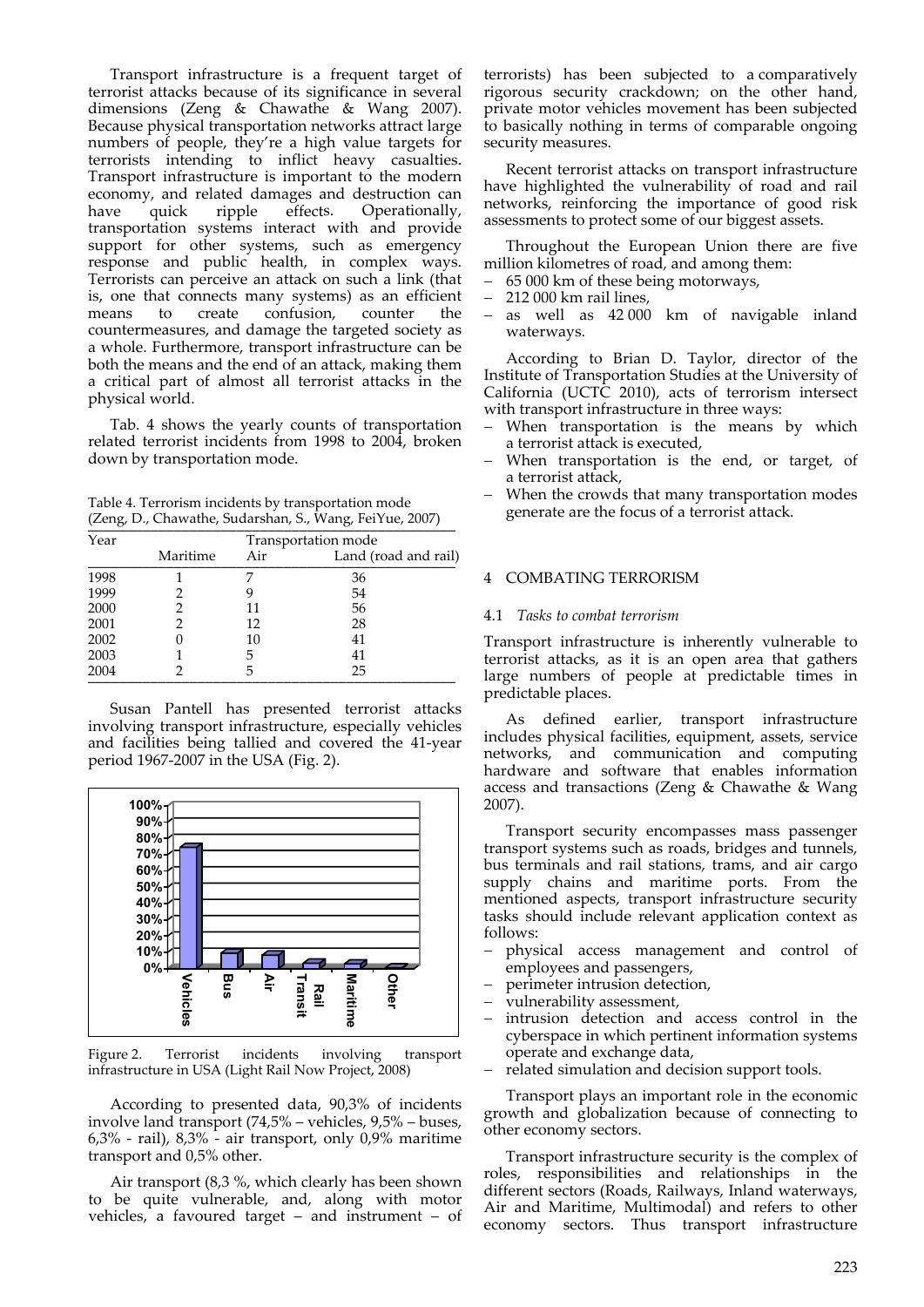security management against terrorist attacks, needs multi agency and multi jurisdictional domain, regulatory, law enforcement and intelligence agencies on international and national levels.

# 4.2 *International institutions to fight terrorism*

UN has taken many efforts to fight terrorism since 1963 and accepted many conventions. Security Council created Counter‐Terrorism Committee Executive Directorate (CTED) based on resolution 1535 from 2004. General Secretary appointed UN Counter‐Terrorism Implementation Task Force ‐ CTITF in 2005.

On 8 September 2006 all UN member states accepted Global Strategy of Combating Terrorism. For the first time in history a joint stand has been agreed on combating terrorism. Accepting Global Strategy of Combating Terrorism crowns years of efforts and at the same time fulfils the obligation made by the world leaders at the World Summit in September 2005. While developing strategy, many proposals and recommendations presented by a former Secretary General Kofi Annan were taken into account.

The basis for the strategy is unequivocal, unconditional and firm condemnation of terrorism in all it's forms – used by anybody, anywhere and for whatever reasons. The strategy establishes concrete measures, that are to be taken in order to eliminate causes for spreading terrorism and to strengthen individual and joint capability of nations and United Nations in preventing and combating terrorism, protecting simultaneously human rights and legal rules.

The strategy combines many new proposals and strengthenings of the current actions taken by the member states, UN system and other international and regional institutions into a common platform of strategic co‐operation.

The General Assembly reviewed the implementation of the United Nations Global Counter‐Terrorism Strategy on 28‐29 June 2012 at the UN headquarters in New York. The Strategy refers to activities of four pillars, which are:

- 1 Addressing conditions conducive to the spread of terrorism,
- Preventing and combating terrorism,
- 3 Capacity‐building to prevent and combat terrorism,
- 4 Respect for human rights and the rule of law.

The terrorism creates direct danger to the safety of the NATO states and for the international stability and welfare. The terrorist groups infiltrate and propagate in the areas of a strategic significance to the Alliance, modern technology causes increase of the danger and potential threat of the terrorist attacks, especially if the terrorists were to come into possession of the nuclear, chemical, biological or radiological capabilities.

At the NATO level operates EADRCC (Euro‐ Atlantic Disaster Response Coordination Centre), created in June 1998, at the NATO Head Quarters, based on the motion put forward by the Russian Federation. Created, as part of the Partnership for

Peace program, Centre co-ordinates NATO the partner states' actions in the area of the Euro‐Atlantic in a reaction to natural disasters and those caused by a man. All those tasks are conducted in a close cooperation with the UN Office for the Co‐ordination of Humanitarian Aid (UN OCHA), which has been entrusted with a superior role in co-ordinating international actions during disasters. Since 2001 EADRCC has played a role in co-ordinating the reaction of the countries to a terrorist attacks with the use of chemical, biological or radiological weapons, as well as the activities managing the consequences of those events.

The Military Concept for Defence against Terrorism and the Partnership Action Plan Against Terrorism were taken in Prague Summit in 2002. The Terrorist Threat Intelligence Unit – (TTIU) was created in Istanbul Summit in 2004.

The Euro-Atlantic Partnership Council's Partnership Action Plan against Terrorism, launched at Prague, is updated annually. The Alliance set another important milestone at the November 2006 Riga Summit by endorsing a Comprehensive Political Guidance that highlights the threats posed by terrorism and the spread of weapons of mass destruction, among others (Steinhäusler, F., Edwards F. 2005).

A fully operational NATO Response Force (NRF) can be used to fight against terrorism. The NRF will serve as a catalyst for transformation and interoperability, and by doing so will enhance the quality of Allied armed forces whether they be used for NATO, EU, UN or national operations. At Riga, member countries expressed their support for mechanisms to ensure long‐term force generation and to allow for a more sustainable and transparent approach to maintain the Forceʹs future capabilities. While neither the NRF nor the recently-approved Special Operations Forces Transformation Initiative are intended to be used exclusively for counter‐ terrorism purposes, they enhance the Allianceʹs ability to mount expeditionary operations. This capability, in turn, will invariably prove useful in confronting threats that originate within failed states (Steinhäusler, F., Edwards F. 2005).

The 2010 Strategic Concept threats include the proliferation of nuclear weapons, terrorism, cyber attacks and key environmental and resource constraints. NATO has adopted a holistic approach to crisis management, envisaging NATO involvement at all stages of a crisis. NATO will therefore engage, where possible and when necessary, to prevent crises, manage crises, stabilize post‐conflict situations and support reconstruction.

In accordance with a strategic concept of defence and safety of the members of the NATO treaty, the Alliance takes on itself obligation to prevent crises, terrorist threats, managing conflicts and stabilising post-conflict situations, including closer co-operation with international partners, especially United Nations Organisation and European Union.

The European Council on the 25 march 2004 accepted the Declaration and a Plan, being an annex to the Declaration, on combating terrorism. One of the most important provisions is an acceptance of, so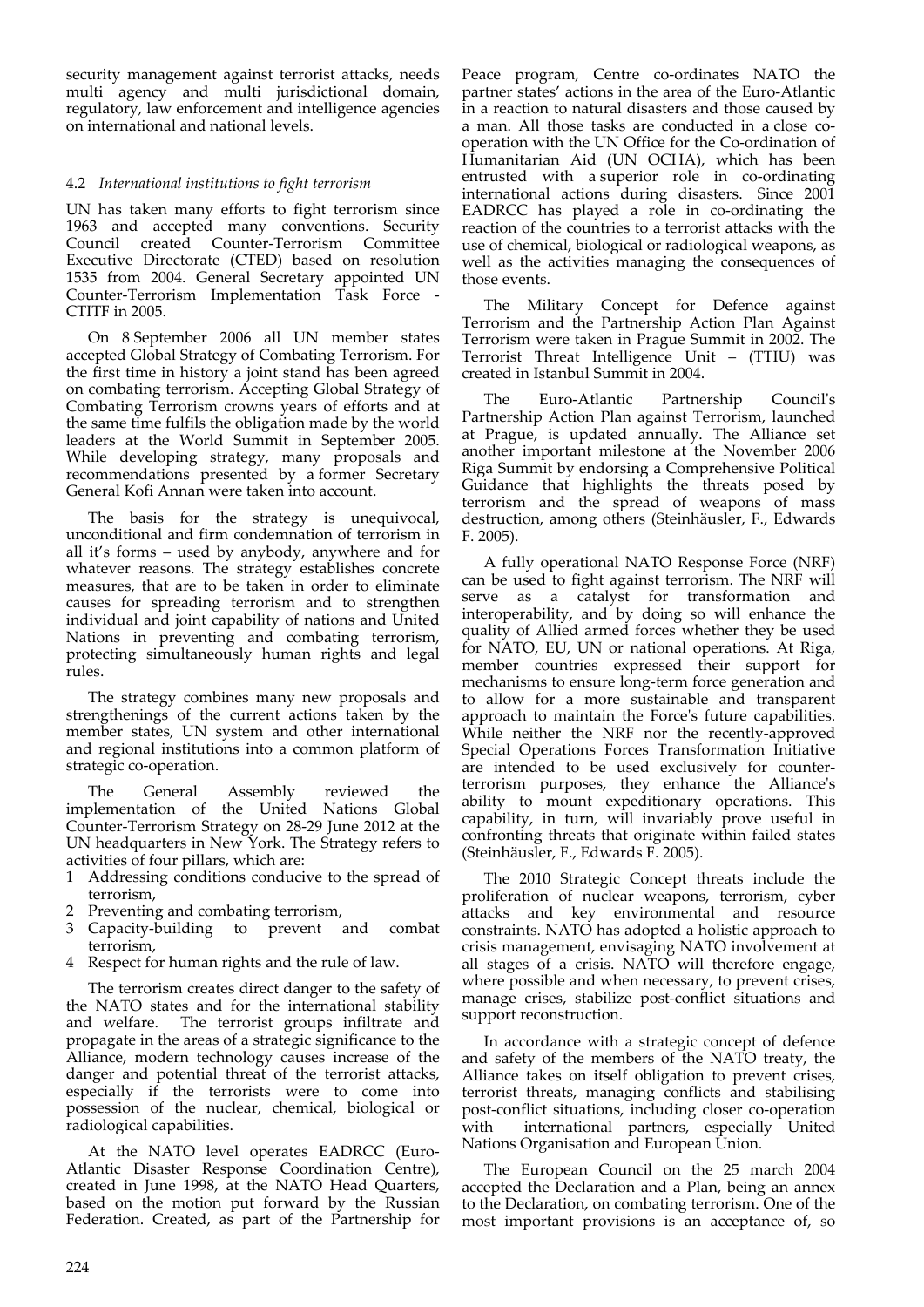called, solidarity cause. It envisages, that in case of the terrorist attack on any EU member state, all remaining members will mobilise every available means, they regard as appropriate (including military ones), to help the state in trouble. In the declaration, there is a reference also to the European Security Strategy of December 2003, in which the terrorism was regarded as one of the most serious dangers to the international security.

The 2010 Strategic Concept threats include the proliferation of nuclear weapons, terrorism, cyber attacks and key environmental and resource constraints. NATO has adopted a holistic approach to crisis management, envisaging NATO involvement at all stages of a crisis. NATO will therefore engage, where possible and when necessary, to prevent crises, manage crises, stabilize post-conflict situations and support reconstruction.

The European Council on the 25 march 2004 accepted the Declaration and a Plan, being an annex to the Declaration, on combating terrorism. One of the most important provisions is an acceptance of, so called, solidarity cause. It envisages, that in case of the terrorist attack on any EU member state, all remaining members will mobilise every available means, they regard as appropriate (including military ones), to help the state in trouble. In the declaration, there is a reference also to the European Security Strategy of December 2003, in which the terrorism was regarded as one of the most serious dangers to the international security.

At the EU level there has been Monitoring and Information Centre (MIC) established, which is available and capable of an immediate reaction, 24 hours a day, and also serving the member states and the European Commission to react to dangers. The Centre serves 31 states (28 EU states and Lichtenstein, Iceland and Norway).

More over, the Common Emergency Communication and Information System (CECIS) is used in the Crises Situations in order to enable the communication between MIC and the contact points in the member states as well as sharing by them the information and managing them.

The Schengen zone countries use Schengen Information System – SIS, and the access to the system is in the possession of the police, consular offices and Border Guard together with Customs Offices and it enables the verification of people during the border control as well as during the control within the country.

The Counter-Terrorism Coordinator (CTC), the Counter Terrorism Group (CTG) and the Joint Situation Centre (SITCEN) were appointed to fight terrorism in the European Union.

At the EU level there have been independent institutions: Europol, Eurojust and Frontex.

Europol (European Police Office) is the European Union law enforcement agency that handles the exchange and analysis of criminal intelligence in preventing terrorism and serious international crime in order to raise the safety within the entire Europe. Europol commenced its full activities on 1 July 1999.

Eurojust (The European Unionʹs Judicial Cooperation Unit ) is a body established in 2002 to stimulate and improve the co-ordination of investigations and prosecutions among the competent judicial authorities of the European Union Member States when they deal with serious cross‐border and organized crime.

Frontex (Franch: *Frontières extérieures)* is a European Agency for the Management of Operational Cooperation at the External Borders of the Member States of the European Union. Frontex started to be operational on October 3, 2005 and is headquartered in Warsaw.

On the wide international forum, INTERPOL has been used (190 countries) – the police organisation of the EU countries and those from outside the Union, e.g. Belarus, Russia, Ukraine. The co‐operation takes place as part of the liaison officers network of the Polish Police operating in such EU countries as France, Holland, Germany, Great Britain, and countries outside the Union, i.e. Belarus, Russia, Ukraine. They have a direct access to the police data bases (lost and wanted persons, dactyloscopic cards, DNA profiles, stolen vehicles and documents, etc.).

## 4.3 *National institutions*

In Poland combating terrorism is dealt with by the following institutions (Strategy of National Security for the Republic of Poland 2007):

- at the strategic level: Government Centre for Security (GCS), National Crisis Management Team (NCMT), Interdepartmental Team for the Terrorist Threat (ITTT), Internal Security Agency (ISA), Intelligence Agency (IA), Military Intelligence Service (MIS), Military Counter‐Intelligence Service (MCIS), Police Head Quarters (PHQ), Border Guard Head Quarters (BGHQ), Chief Inspector for the Financial Information (CIFI), Customs Service (CS), State Fire Service Head Quarters (SFBHQ), Government Protection Bureau (GPB), Military Police Head Quarters (MPHQ), General Staff of the Polish Armed Forces, National Atomic Energy Agency (NAEA), Civil Aviation Authority (CĂA), Polish Air Navigation Services Agency (PANSA);
- at the operational level: Counter‐Terrorist Centre (Makarski 2010, CTC 2012). The CTC operates in a twenty‐four‐hour system, 7 days a week. It comprises, apart from officers of the Internal Security Agency, seconded officers, soldiers and employees of e.g. the Police, the Border Guard, the Government Protection Bureau, the Foreign Intelligence Agency, the Military Intelligence Service, the Military Counterintelligence Service and the Customs Service. They carry out tasks within competences of the institution which they represent. Furthermore, together with the Counter – Terrorist Centre actively cooperate other bodies which participate in the system of anti-terrorist protection of the Republic of Poland such as: the Government Centre for Security, the Ministry of Foreign Affairs, the State Fire Service, the General Inspector of Financial Information, the General Staff of the Polish Armed Forces, the Polish Military Gendarmerie etc. The essence of the CTC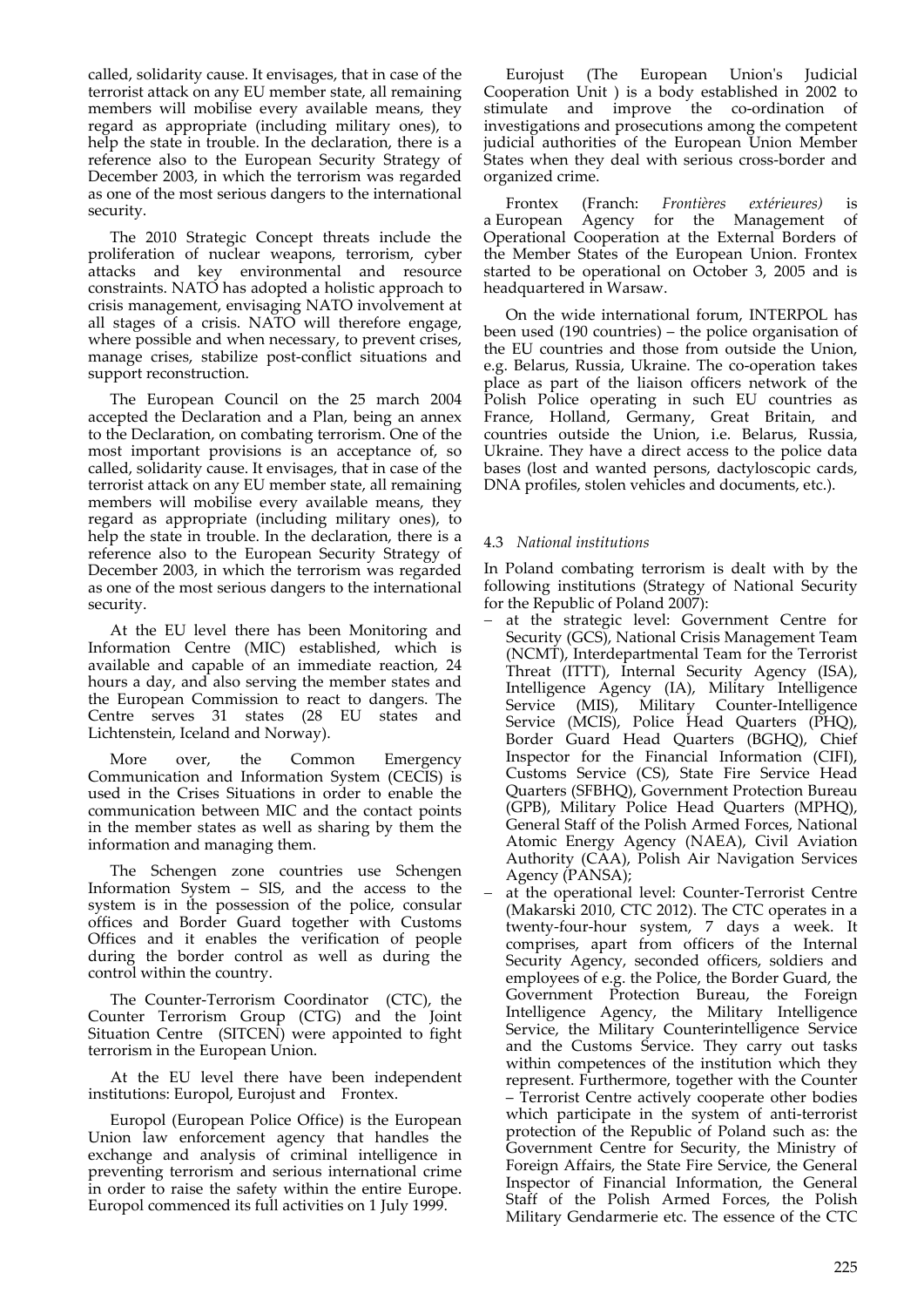functioning system is coordination of the information exchange process between the antiterrorist protection system participants, enabling implementation of the common procedures for reacting at the occurrence of one of the four categories of the defined threat:

- terrorist threat occurring outside the Polish boarders but affecting the security of the RP and it's citizens,
- terrorist occurrence taking place on the Polish territory affecting the security of the RP and it's citizens,
- information obtained about a potential threats that may take place on the Polish territory outside the Polish boarders,
- information obtained concerning laundering money or transferring financial resources that may be a proof of financing the terrorist activities.
- at the tactical level: special units, services and institutions answering to the Internal Affairs Minister (IAM), National Defence Minister (NDM), Financial Minister (FM), Minister of Transport, Construction and Maritime Economy (MTCME), special units.

Intelligence and counter‐intelligence tasks of the special services (ISA, IA, MIS, MCIS) concern recognising and counteracting the internal and external occurrences, which threaten the state's interests. The essential role of the special services relies on obtaining, analysing, processing and conveying to the correct authorities, the information, which can be of considerable significance for the state security in every aspect, as well as on the pre-emptive informing about the potential and existing threats to the country. Special attention is given to preventing and counteracting the terrorism, protecting the defence and economic capabilities of the country, being a condition for it's international position. The special services ensure the counterintelligence protection of the country, especially in respect to the functioning of the main elements of the critical infrastructure, including transport networks.

The superior objective of the Police actions is to serve the society by effectively protecting the security of people and property as well as maintain security and public order. The Police prevent crime and criminogenic phenomena, including those of a crossboarder character, co-operating with other guards, services and state inspections as well as the police of other countries together with the international organisations. The Police are prepared also for providing a wider support to missions conducted by other state and none‐governmental entities, as well as the Armed Forces of RP. Preventing and effective response to the cases of organised crime should remain the care of not only the Police, but also other services and departments. Polish police should actively participate and initiate solutions at the international institutions of the police co-operation, such as Interpol or Europol, and develop the network of its liaison officers, actively representing Polish police outside the country.

As the priority actions, should be regarded the cooperation of the Police law enforcement bodies, Internal Security Agency with the Anti‐Terrorist Centre, for the purpose of eliminating the terrorist and criminal events.

The superior objective of the Boarder Guard is an effective protection of the state borders and controlling the boarder traffic in accordance with the interests of the state security interests. It's special role is to protect one of the longest land sections of the external boarder of, both the European Union and NATO, as well as the responsibilities resulting from signing the Schengen Treaty by Poland.

It is necessary to continue and improve cooperation between the Border Guard, the Police and other services. The monitoring and migration control of the foreigners on the entire territory of the country is an important area requiring the intensification of the co-operation of these services, which should also have a preventive character. Both the Police and the Border Guard, as part of the statutory activities, ought to constantly monitor the threats of a terrorist character, co-operating in that, with other services.

The superior objective of the State Fire Service is recognising threats, preparing and carrying out the rescue actions. The SFS possesses the capability to immediately respond in cases of a threat to life and health, environment and property as well as in the cases of the extraordinary threats, disasters and natural disasters.

# 5 CONCLUSIONS

The terrorist attacks threats to the transport infrastructure are quite significant world‐wide, and so far this trade attracted about 24% of all attacks carried out.

According to intelligence agencies, criminals and terrorists are planning to disrupt transport infrastructure in different countries all over the world because it is the open area that gather large numbers of people at predictable times in predictable places.

The tasks referring to protecting people and transport infrastructure while allowing transport systems to operate efficiently and effectively, should become a national and international priority. The solution requires global initiatives and close cooperations of transport operators, police, security and other international organizations, including the UN, NATO and European Commission.

The state services of the Republic of Poland are well prepared to recognise, prevent and combat terrorist threats. The most important is the co‐ operation of all services as well as an early recognition of the threat and not allowing the terrorist attack to take place (prevention).

More over, it would be advisable to prepare guide books concerning the behaviour of people in the crises situations, especially about the symptoms of the terrorist attack, being prepared, and the ways the people should behave in such cases.